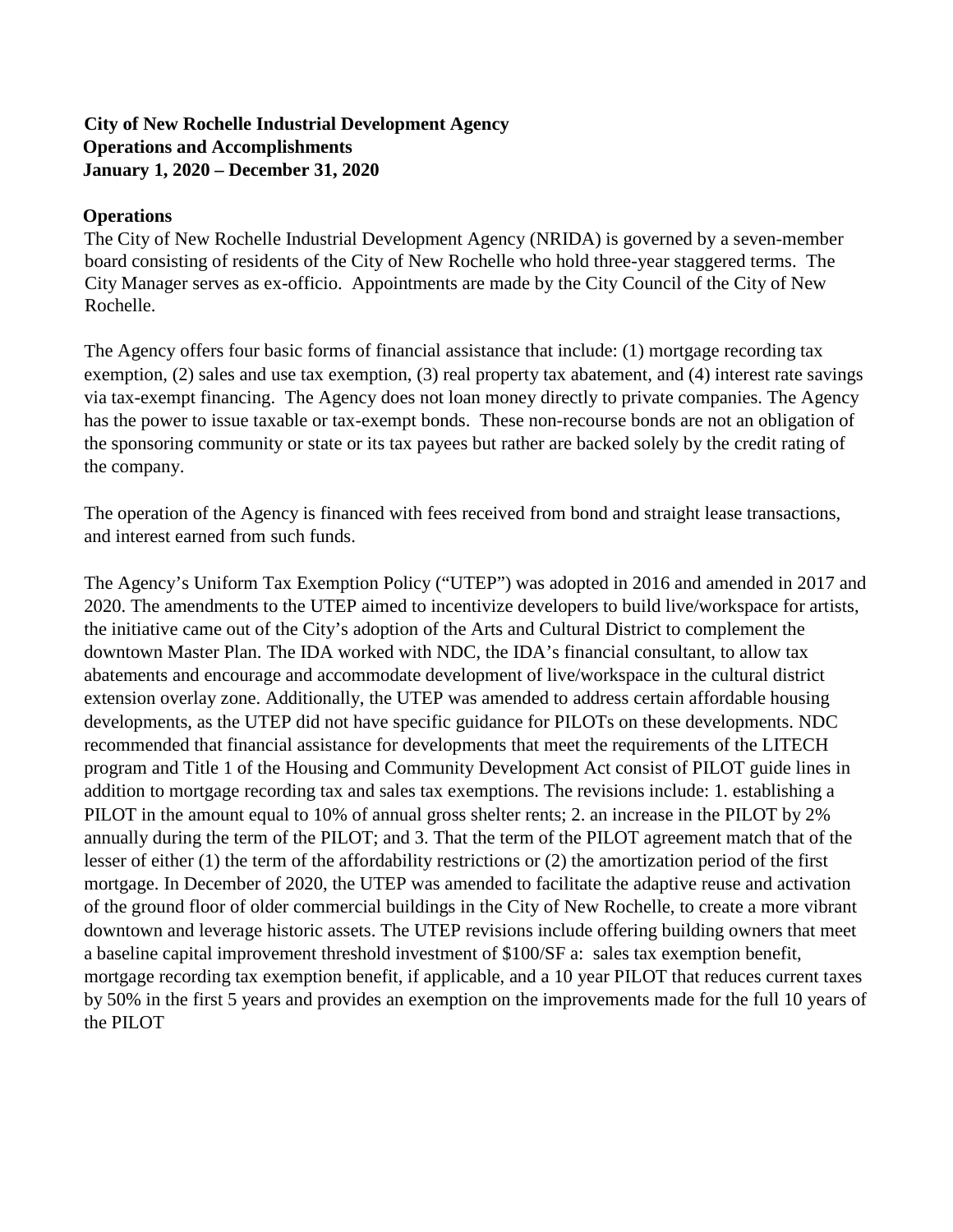### **Accomplishments:**

New Projects Closed with the IDA in 2020:

## **BRP 10 Commerce, LLC**

10 Commerce Drive New Rochelle, NY 10801

- Approximately \$57M new project
- Creation of approximately 5.5 full-time equivalent jobs, and approximately 329 construction jobs
- Provides 17 units to be offered as affordable under the City's regulations
- The project will utilize LED fixtures for site lighting, internal parking, common areas, and much of the interior apartment lighting and low flow fixtures will be used throughout the project. Electric car charging stations will be provided in the parking structures and bicycle parking will be available within the building. Low VOC paint and materials with a high percentage of recycled content will be used, as well as Energy Star appliance and low-e coated glass.
- Utilized mortgage recording tax exemption, sales tax exemption, and PILOT

### **New Rochelle Birch Development, LLC**

#### 2 Birch Street

New Rochelle, NY 10801

- Approximately \$25M new project
- Creation of approximately 2 full-time equivalent jobs, 2 part-time equivalent jobs and approximately 185 construction jobs
- The project will fulfill a demonstrated demand, and the dedication of the vacant parcel will address a municipal need.
- The project will incorporate Green Building Technologies including the use of motion censored lighting, as well as the use of LED lighting, use of low VOC paints, low flow fixtures and programmable thermostats.
- Utilized mortgage recording tax exemption, sales tax exemption, and PILOT

## **CH New Rochelle, LLC**

24 Maple Avenue

New Rochelle, NY 10801

- Approximately \$140.6M new project
- Creation of approximately 10 full-time equivalent jobs and approximately 700 construction jobs
- The Project will assist in achieving the City's vision for the revitalization of the downtown, as a catalyst for job creation, economic growth and private investment.
- The Project will comply with the requirements of the New Rochelle DOZ Sustainable Development Standard, including Outdoor Potable Water Consumption Reduction and Heat Island Reduction as required by the Use and Development Standards of the applicable DOZ Zoning. Other green building technologies to be incorporated into the Project include: high SEER heating / cooling, LED fixtures w/ motion sensors, use of low VOC paints, programmable thermostats, EnergyStar appliances, resident bicycle storage, and use of energy efficient windows.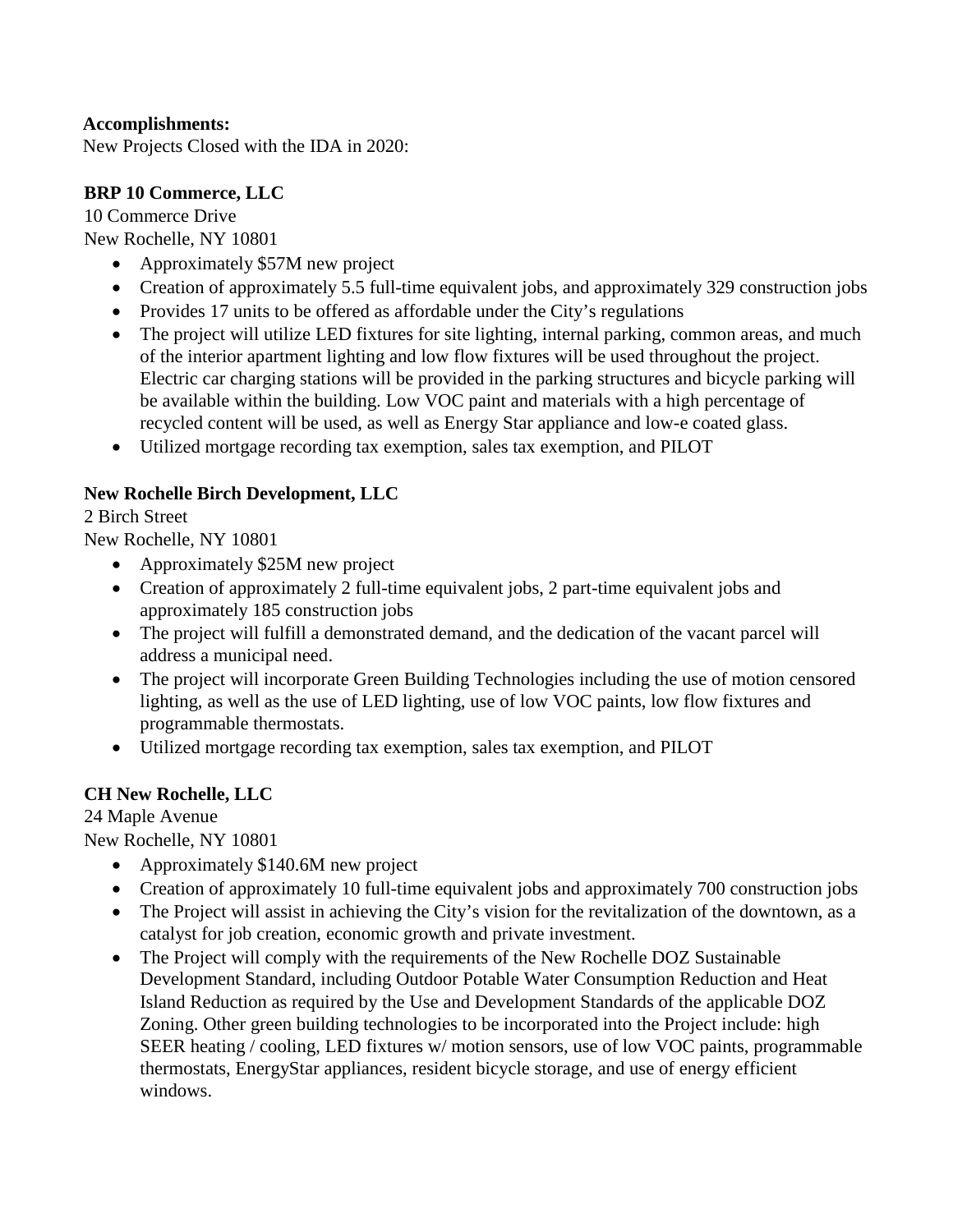• Utilized mortgage recording tax exemption, sales tax exemption, and PILOT

## **WBLM 25 Maple Owner**

25 Maple Avenue New Rochelle, NY 10801

- Approximately \$70.8M new project
- Creation of approximately 6 full-time equivalent jobs, 1 part-time equivalent jobs, and approximately 368 construction jobs
- The Project includes retail space and generate certain secondary economic benefits that will assist the City in achieving its vision for the redevelopment of the downtown.
- The Project will comply with the requirements of the DOZ sustainable development standards and will also include low flow fixtures, LED lighting, low VOC paint, High Efficient Exterior Commercial Grade Lighting and sustainable garage façade materials.
- Utilized mortgage recording tax exemption, sales tax exemption, and PILOT

# **MJ Garden III, LLC**

26 Garden Street

New Rochelle, NY 10801

- Approximately \$27.8M new project
- Creation of approximately 20 full-time equivalent jobs, 3 part-time equivalent jobs, and approximately 65 construction jobs and the retention of approximately 50 existing jobs
- This Project will allow the Westchester County Family Courthouse and related offices to remain in the City of New Rochelle, thereby retaining jobs
- The Project incorporates energy efficient building methods and energy efficient windows, HVAC, and lighting will be used throughout.
- Utilized mortgage recording tax exemption, sales tax exemption, and PILOT

# **Georgica Green Ventures, LLC**

11 Garden Street

New Rochelle, NY 10801

- Approximately \$132M new project
- Creation of approximately 7 full-time equivalent jobs, 2 part-time equivalent jobs, and approximately 200 construction jobs and the retention of approximately 60 existing jobs
- The creation of 219 affordable housing units
- The Project will meet and/or exceed Enterprise Green Communities Criteria 2015 and will also meet and/or exceed ENERGY STRAT Multifamily High-Rise requirements
- Utilized mortgage recording tax exemption, sales tax exemption, and PILOT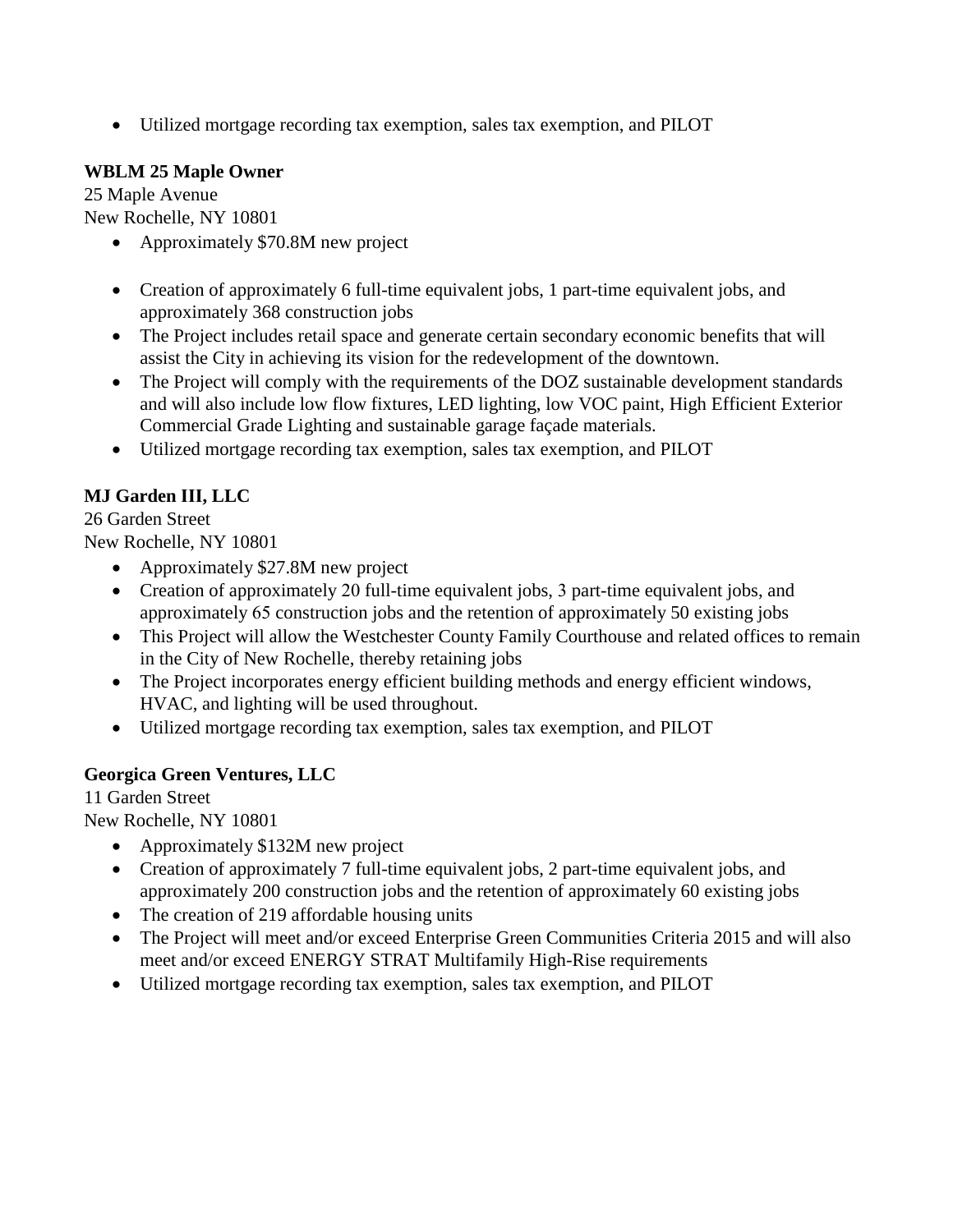### **Lincoln Renaissance, LLC**

116 Guion Place

New Rochelle, NY 10801

- Approximately \$63M new project
- Creation of approximately 3.5 full-time equivalent jobs, 10 part-time equivalent jobs and approximately 265 construction jobs
- Creation of 179 affordable housing units to be leased to households who earn between 30% and 80% AMI.
- The construction of a brand-new state of the art community facility for public use through the Remington Boys and Girls Club.
- The project is to be certified through Enterprise Green Communities and the residential portion will include electric vehicle charging stations, energy star appliances, low flow fixtures, the use of low VOC paints, energy efficient windows and lighting. The Boys and Girls Club will have a solar array on the roof.
- Utilized mortgage recording tax exemption, sales tax exemption, and PILOT

Other transactions that occurred in 2020 constituted smaller transactions such as terminations and refinancing transactions.

#### **Economic Development**

The City of New Rochelle's Development and Finance Departments assist the Agency in its efforts towards future project development, new business attraction/retention, financings, and support services to area businesses and financial reporting. The Department of Development specializes in all aspects of planning central to successful economic development, allowing the City to plan for and react to development trends in the city, as well as to better serve the public, private and non-profit sectors.

- Economic Development Shuttle Service- Circuit Transit, Inc.
- Economic Development Job Training- Westhab, Inc.
- Pathways 2 Apprenticeship Pre- Apprenticeship Program- Westhab, Inc.
- Consulting Services regarding Workforce Monitoring-Anchin, Block & Anchin, LLP

The IDA funded initiatives to promote economic development in the City as well as to introduce the City to businesses and developers, some of these funded initiatives are highlighted above. These initiatives serve to promote, maintain and facilitate (A) the economic, cultural and community redevelopment of the City through increased creative, artistic and employment opportunities, and (B) the job opportunities, health, general prosperity and economic welfare of the citizens of the City and the State of New York and improve their standard of living. These initiatives included the continuation of the City's branding process including research, strategy and creative development that resulted in the creation of a brand identity guide for the City to be expressed through communications, signage, special events, community outreach, online initiatives, and merchandising. Additionally, the funding initiatives covered services to develop professional economic development marketing materials to attract businesses, new residents and visitors to the City, the continuation of professional job referral and